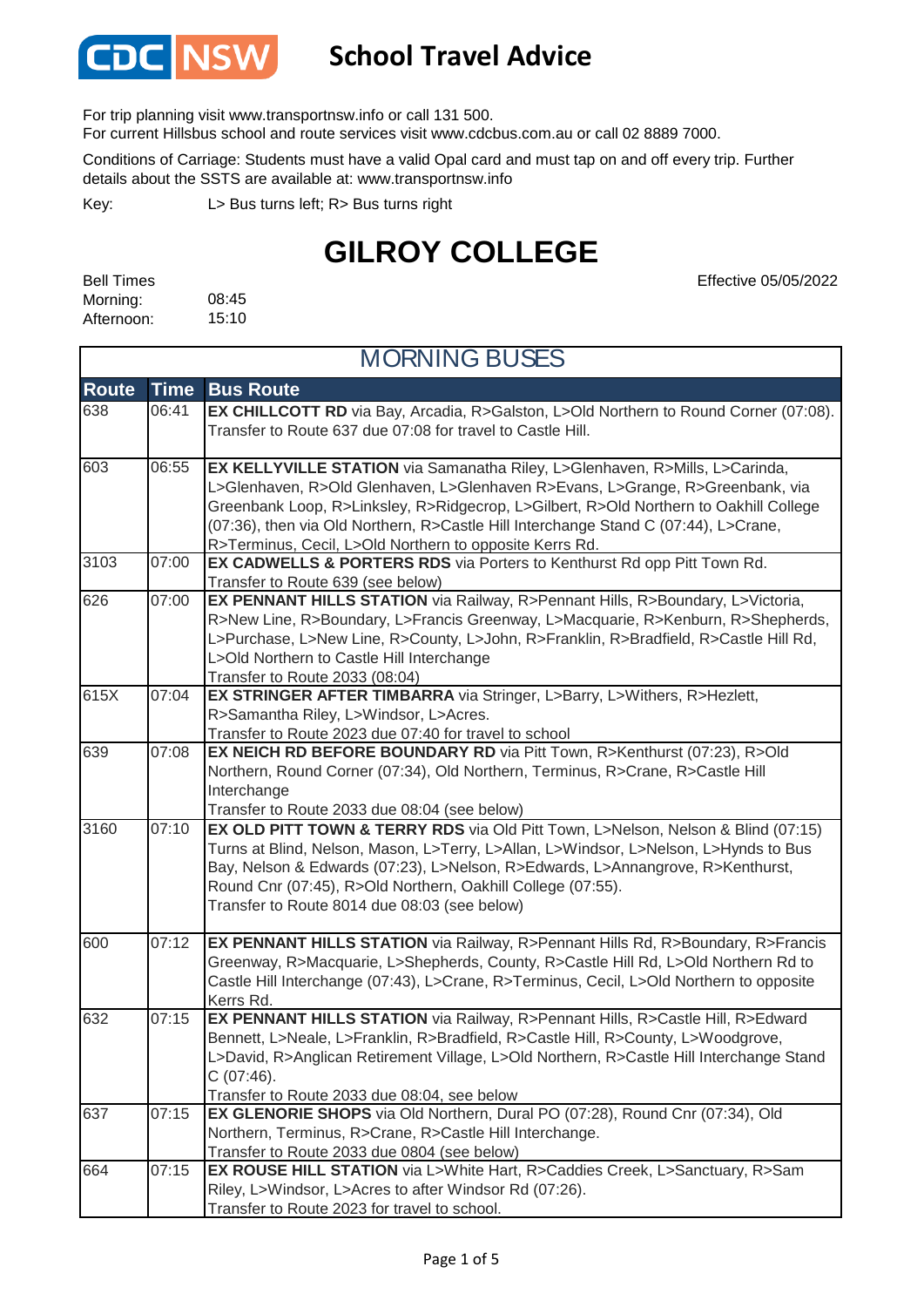| <b>Route</b> | <b>Time</b> | <b>Bus Route</b>                                                                        |
|--------------|-------------|-----------------------------------------------------------------------------------------|
| 633          | 07:17       | EX JAMES MILEHAM DR AFTER SAMANTHA RILEY DR via James Mileham, L>Marella,               |
|              |             | R>Green, Victoria, L>Carrington, L>Doran, R>DeClambe, L>Showground, R>Gilbert,          |
|              |             | R>Tuckwell, R>Old Castle Hill to Castle Hill Interchange Stand A (07:46)                |
|              |             | Transfer to Route 2033 due 08:04 (see below)                                            |
| 2098         | 07:20       | EX CNR GREEN RD & WRIGHTS RD via Green, L>Sam Riley, R>Foxall, L>Withers,               |
|              |             | R>Hezlett, R>Samantha Riley, L>Windsor Rd, R>Barina Downs, L>Mackillop, L>Chapel,       |
|              |             | R>St Michaels, L>Merindah, R>Windsor to Baulkham Hills HS (08:15).                      |
|              |             | Transfer to Route 2007 (08:18) for travel to school.                                    |
| 2023         | 07:24       | EX BRAMPTON DR & THE PARKWAY via Brampton, L>Mungerie, L>The Parkway,                   |
|              |             | R>Brampton Dr, R>Samantha Riley, L>Windsor, L>Acres (07:40), R>Greenwood,               |
|              |             | R>President, L>Windsor, L>Parsonage then express to school                              |
| 8015         | 07:26       | EX SEVEN HILLS STATION STAND A (ONLY) to Crestwood High.                                |
|              |             | Transfer to Route 8004 (due 08:02) (see below)                                          |
| 604          | 07:26       | EX JASPER RD OPP JASPER RD PS via Jasper, R>Windsor, L>Roxborough Park Rd               |
|              |             | opposite Miretta PI                                                                     |
| 8018         | 07:30       | EX KNIGHTSBRIDGE via L>Ridgecrop (North), R>Gilbert, L>Tuckwell, R>Old Castle Hill,     |
|              |             | L>McMullen, R>Old Northern, R>Castle Hill Interchange Stand C, L>Crane, R>Terminus,     |
|              |             | Cecil, L>Old Northern, R>Parsonage, L>Marie to school                                   |
| 600          | 07:30       | EX PARRAMATTA INTERCHANGE via Station, Smith, Wilde, L>Victoria, R>O'Connell,           |
|              |             | R>Barney, L>Church, Windsor, R>Old Northern to after Kerrs Rd.                          |
| 2004         | 07:31       | EX MODEL FARMS RD OPPOSITE WILLMOTT AVE via Model Farms Rd, L>Asquith,                  |
|              |             | L>Junction, R>Watkins, R>Cropley, R>Seven Hills Rd, L>Jasper, L>Glanmire, R>Merindah,   |
|              |             | R>Windsor Rd, Baulkham Hills HS (07:58) L>Chelsea, L>Old Northern, L>Oxley,             |
|              |             | R>Mileham, R>Roxborough Park, L>Excelsior, R>Marie to school                            |
| 8004         | 07:32       | EX SOLANDER BEFORE REARDON via Solander, L>Joseph Banks, L>Whitby,                      |
|              |             | R>Capricorn, R>Parkinson, L>Sutherland, R>Keppel, L>Isaac Smith, R>Ravenhill,           |
|              |             | R>James Cook, L>Whitby, L>Joseph Banks to Seven Hills Rd then express to school         |
|              |             |                                                                                         |
| 660          | 07:32       | EX CASTLEWOOD DR BEFORE JASMINE WAY via Castlewood, R>Darcey, L>Crane,                  |
|              |             | L>Cecil, R>Orange Grove, L>Crane, R>Castle Hill Interchange Stand A                     |
|              |             | Transfer to Route 2033 (due 08:04) (see below)                                          |
| 2012         | 07:38       | EX SEVEN HILLS STATION via Terminus, L>Prospect Hwy, Seven Hills Rd, L>Merindah         |
|              |             | Rd, R>Windsor Rd to Baulkham Hills HS (08:06), L>Chelsea, L>Old Northern, L>Oxley,      |
|              |             | R>Mileham, R>Roxborough Park, L>Excelsior, R>Marie to school                            |
| 651          | 07:38       | EX BEECROFT STATION via Wongala, Copeland, R>York, L>Hannah, L>Cardinal,                |
|              |             | R>Copeland, R>Pennant Hills, L>Aiken, R>Taylor, Highs, L>Castle Hill, L>Old Northern,   |
|              |             | R>Castle Hill Interchange (08:02).                                                      |
|              |             | Transfer to Route 2033 due 08:04 (see below)                                            |
| 3143         | 07:39       | EX CASTLEWOOD AFTER CRANE via Castlewood, R>Darcey, L>Crane, L>Cecil,                   |
|              |             | R>Orange Grove, L>Crane, R>Terminus, L>Castle Hill Interchange Stand C (07:51),         |
|              |             | L>Crane, R>Terminus, Cecil, L>Old Northern, R>Parsonage, L>Marie to school              |
| 2013         | 07:40       | <b>EX CNR CHURCHILL DR &amp; WINDSOR RD via Churchill, L&gt;Voltaire, R&gt;Lanhams,</b> |
|              |             | R>Nestor, L>Caroline Chisholm to Winston Hills Mall, then express to Windsor,           |
|              |             | R>Parsonage then express to school                                                      |
|              |             | BUS DOES NOT PICK UP GILROY COLLEGE STUDENTS BETWEEN WINSTON HILLS                      |
|              |             | MALL AND WINDSOR RD. USE ROUTE 2007 & 2012 INSTEAD                                      |
| 2123         | 07:41       | EX BELLA VISTA WATERS via Edgewater, L>Norwest, R>Reston Grange, R>Bella Vista,         |
|              |             | R>Saxonvale, L>Crestwood, Chapel, L>Chapel then express to school                       |
| 614X         | 07:42       | EX WINSTON HILLS MALL via Caroline Chisholm, Churchill, L>Windsor to Windsor Rd         |
|              |             | after Churchill Dr, transfer to Route 600 to Old Northern Rd after Kerrs Rd.            |
| 2020         | 07:45       | EX MUIRFIELD HS via R>Barclay, Renown, Park, L>Cook, R>Windsor Rd, L>Seven Hills        |
|              |             | Rd, R>Merindah, R>Glanmire (south), R>Jasper, L>Coronation, L>Windsor Rd,               |
|              |             | R>Roxborough Pk, L>Excelsior, R>Marie to school                                         |
| 8023         | 07:49       | EX SEVEN HILLS RD & OLD WINDSOR RD via Seven Hills Rd, L>Chapel, L>Crestwood,           |
|              |             | L>Mackillop, R>Leone, U-turn at Delaney, return Leone, L>Mackillop, L>Chapel to         |
|              |             | Crestwood High then express to school                                                   |
| 603          | 07:50       | EX PARRAMATTA STATION via Route 603 to Old Northern Rd after Kerrs Rd.                  |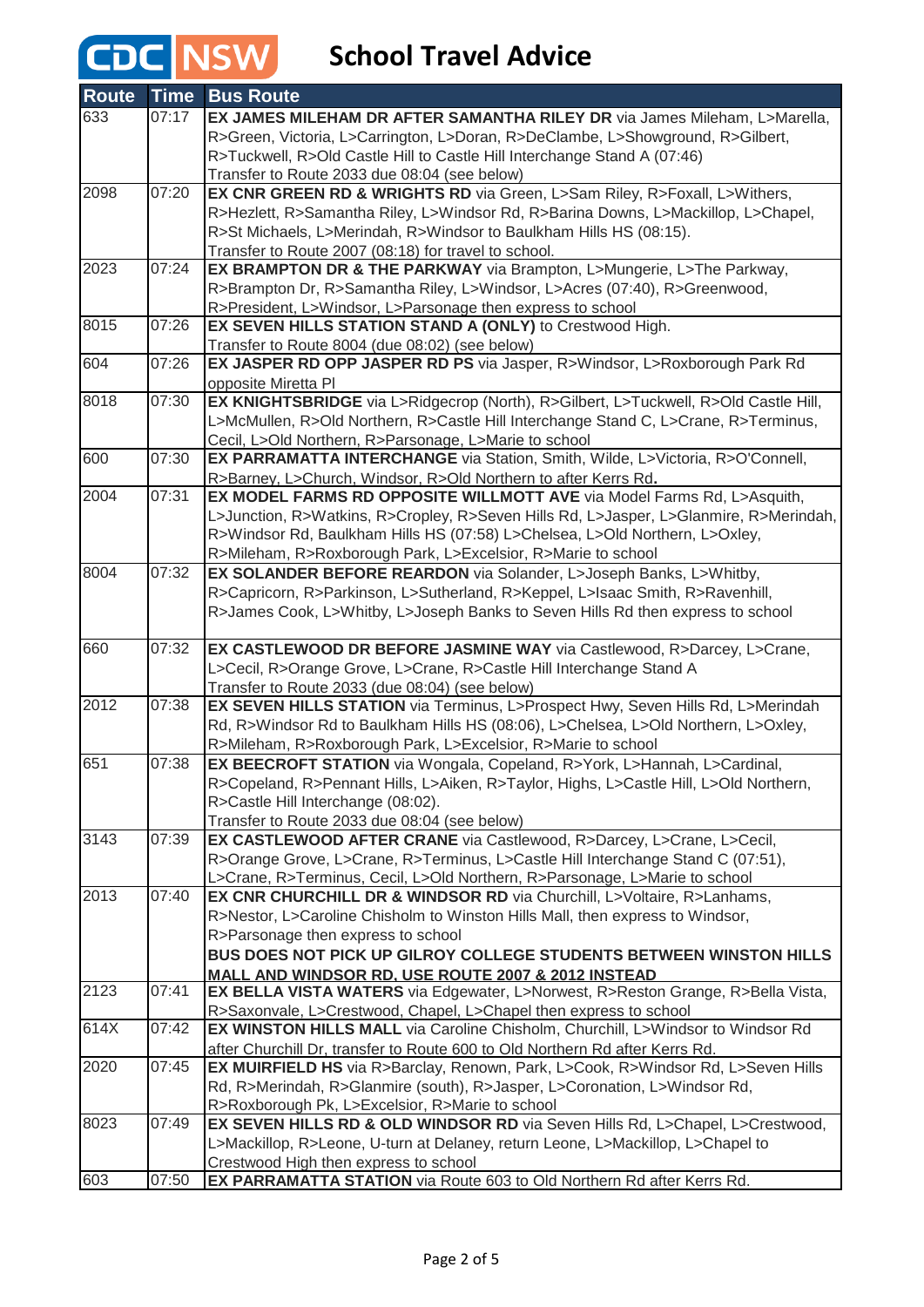| <b>Route</b> |       | <b>Time Bus Route</b>                                                                                                                                                                                                                                       |
|--------------|-------|-------------------------------------------------------------------------------------------------------------------------------------------------------------------------------------------------------------------------------------------------------------|
| 2007         | 07:53 | <b>EX MODELS FARMS HS</b> via Gooden, R>Baulkham Hills, R>Seven Hills, L>Jasper,                                                                                                                                                                            |
|              |       | R>Palace, R>Windsor Rd, (Baulkham Hills HS 08:18), L>Chelsea, L>Old Northern Rd,                                                                                                                                                                            |
|              |       | L>Oxley, R>Mileham, R>Roxborough Park, L>Excelsior, R>Marie to school                                                                                                                                                                                       |
| 2033         | 07:56 | <b>EX OAKHILL COLLEGE BUS BAY via L&gt;Old Northern, R&gt;Castle Hill Station Stand C</b>                                                                                                                                                                   |
|              |       | (08:04), L>Crane, R>Terminus, Cecil, L>Old Northern, R>Parsonage, L>Marie to school                                                                                                                                                                         |
| 8014         | 08:03 | <b>EX OAKHILL COLLEGE</b> via Old Castle Hill, L>2nd First Farm, R>Lynstock, R>Old Castle<br>Hill, L>Tuckwell, L>Britannia, R>Bounty, L>Tuckwell, L>Gilbert, L>Showground,<br>R>Carrington, L>Middleton, L>Parsonage, R>Coolong, L>Kerrs, R>Marie to school |

٦

 $\Gamma$ 

| <b>AFTERNOON BUSES</b> |             |                                                                                                                                                                                                                                                                                                                                                                                                                                                                                                                                                                                                                                                                              |
|------------------------|-------------|------------------------------------------------------------------------------------------------------------------------------------------------------------------------------------------------------------------------------------------------------------------------------------------------------------------------------------------------------------------------------------------------------------------------------------------------------------------------------------------------------------------------------------------------------------------------------------------------------------------------------------------------------------------------------|
| <b>Route</b>           | <b>Time</b> | <b>Bus Route</b>                                                                                                                                                                                                                                                                                                                                                                                                                                                                                                                                                                                                                                                             |
| 3743                   | 15:17       | <b>EXPRESS TO CASTLE HILL STATION</b>                                                                                                                                                                                                                                                                                                                                                                                                                                                                                                                                                                                                                                        |
| 3543                   | 15:17       | TO CASTLE HILL AND CASTLEWOOD via Marie, R>Parsonage, L>Old Northern,<br>R>Cecil, Terminus, L>Crane, R>Castle Hill Interchange Stand A (15:26)                                                                                                                                                                                                                                                                                                                                                                                                                                                                                                                               |
|                        |             | Transfer to Route 626 for travel to Cherrybrook                                                                                                                                                                                                                                                                                                                                                                                                                                                                                                                                                                                                                              |
|                        |             | Then via R>Old Northern, L>Crane, R>Orange Grove, L>Cecil, R>Crane, L>Castlewood,                                                                                                                                                                                                                                                                                                                                                                                                                                                                                                                                                                                            |
|                        |             | R>Darcey to Jarrah Pl                                                                                                                                                                                                                                                                                                                                                                                                                                                                                                                                                                                                                                                        |
| 2572                   | 15:18       | TO BELLA VISTA & KELLYVILLE (FIRST STOP BELLA VISTA DR) via express to<br>Saxonvale, L>Bella Vista Dr, R>Bella Vista Dr, L>Reston, R>Norwest, L>Windsor Rd,<br>R>Showground, L>Green, R>Wrights, L>Morris, R>William Clarke then continue Morris,<br>R>Wrights, R>Green, R>Rosebery, L>Cattai Creek, L>Craigmore, L>Cattai Creek, Marella,<br>R>James Mileham, L>Samantha Riley, L>Windsor, R>Memorial, L>Hector, L>Affleck,<br>R>Severn Vale, R>Balmoral, R>Pellizzer, R>Florence, L>Hector, L>Memorial, R>Arnold<br>(east), R>Gainsford, L>Sam Riley, L>Tway to Riley Tway                                                                                                 |
|                        |             |                                                                                                                                                                                                                                                                                                                                                                                                                                                                                                                                                                                                                                                                              |
| 3556                   | 15:18       | TO BELLA VISTA & KELLYVILLE (FIRST STOP BELLA VISTA DR) via express to<br>Saxonvale, L>Bella Vista Dr, R>Bella Vista Dr, L>Reston, R>Norwest, L>Windsor Rd,<br>R>Showground, L>Green, R>Eric Cooper, Kings, L>Wrights, R>Glenrowan, L>President,<br>R>Greenwood, L>Acres to Windsor Rd (16:10).<br>Transfer to route 664 (see below)                                                                                                                                                                                                                                                                                                                                         |
| 3639                   | 15:20       | TO CASTLE HILL AND GLENORIE via Marie, R>Parsonage, L>Old Northern, R>Cecil,                                                                                                                                                                                                                                                                                                                                                                                                                                                                                                                                                                                                 |
| 2660                   | 15:22       | Terminus, L>Crane, R>Castle Hill Interchange Stand A (15:32)<br>Transfer to:<br>Route 637 (due 15:33) for Oakhill College, Dural, Glenorie;<br>At Oakhill College (15:41), transfer to:<br>Route 3550 (due 15:41) for Annangrove, Nelson & Blinds Rd;<br>Route 3580 (due 15:59) for Cranstons Rd & Cattai Ridge Rd to Halcrows;<br>At Round Corner (15:50), transfer to:<br>Route 638 for Galston;<br>Route 639 for Maraylya via Pitt Town Rd, Route 640 for Porters Rd;<br>Route 3634 (due 15:52) for Laurie & Mitchell Rds,<br>At Dural PS 15:59, transfer to:<br>Route 3566 (due 16:00) for Galston & Berrilee,<br>Route 3573 (due 16:00) for Canoelands Rd via Glenorie. |
|                        |             | TO NORTH ROCKS via Marie, L>Excelsior, R>Drayton, L>Edward, Munro, R>Cary,<br>L>Cross, R>Cook, L>Park, Renown, Barclay, R>North Rocks, L>Statham, Bettington to<br>before Pennant Hills Rd                                                                                                                                                                                                                                                                                                                                                                                                                                                                                   |
| 2549                   | 15:23       | TO HILLS SHOWGROUND, KNIGHTSBRIDGE & ROGANS HILL via Marie, L>Kerrs,<br>R>Coolong, L>Parsonage, R>Middleton, L>Carrington, R>Doran to Hills Showground<br>Station, R>DeClambe, L>Showground, R>Gilbert, L>Ridgecrop (North), complete circuit,<br>R>Gilbert, L>Tuckwell, R>Old Castle Hill, L>Lynstock, L>First Farm, R>Old Castle Hill to<br>Rogans Hill.                                                                                                                                                                                                                                                                                                                   |
| 3530                   | 15:26       | TO WEST BAULKHAM HILLS via Marie, L>Excelsior, R>Roxborough Pk, R>Windsor Rd,<br>L>Palace, R>Jasper, L>Glanmire, R>Merindah, L>Kanangra, L>Chapel, R>Chapel,<br>L>Chapel to Seven Hills Rd                                                                                                                                                                                                                                                                                                                                                                                                                                                                                   |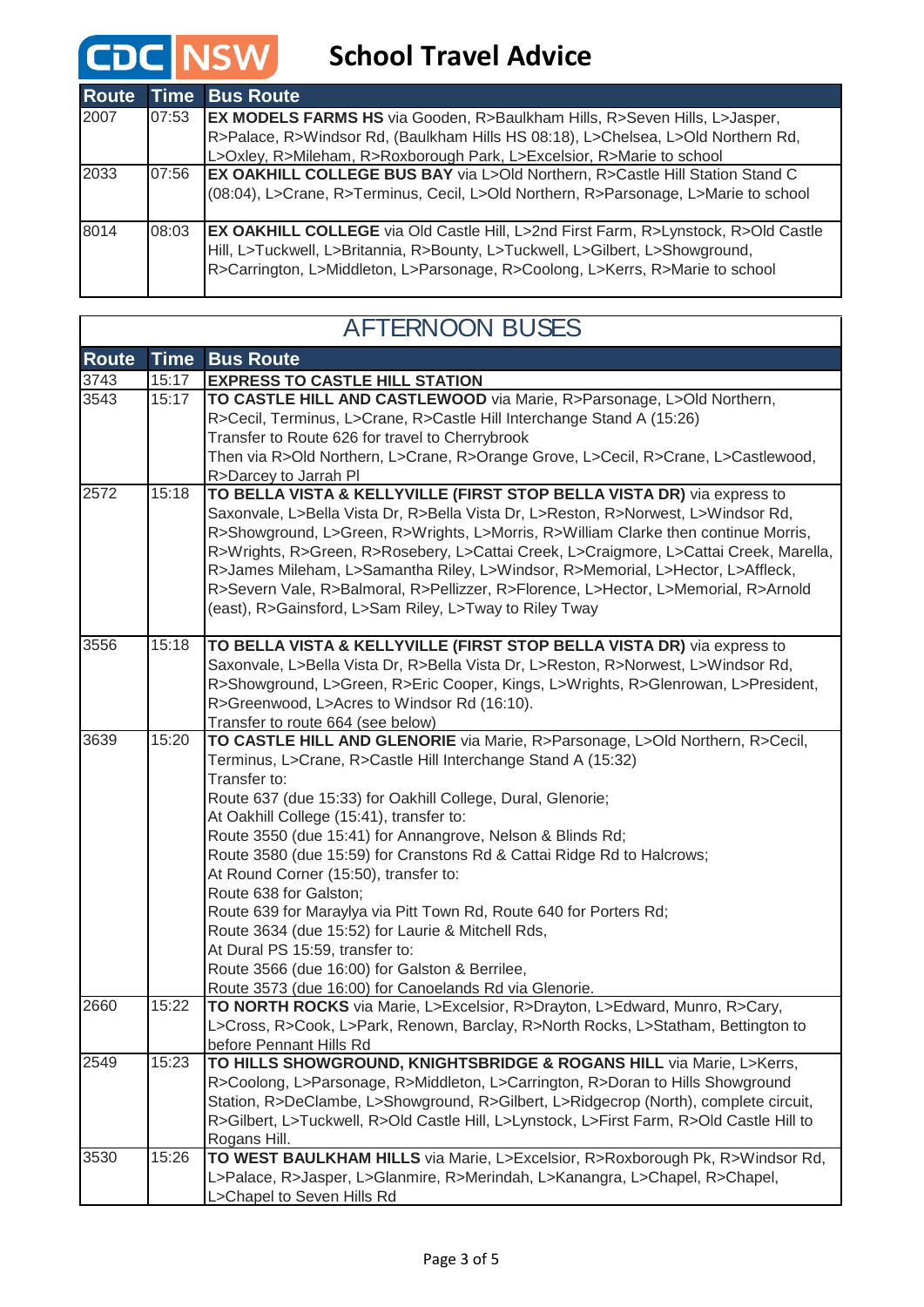| <b>Route</b> | <b>Time</b> | <b>Bus Route</b>                                                                       |
|--------------|-------------|----------------------------------------------------------------------------------------|
| 2567         | 15:26       | TO MERINDAH RD & CROPLEY DR via Marie, R>Excelsior, L>Parsonage, L>Windsor Rd,         |
|              |             | R>Merindah, L>Seven Hills Rd, R>Arthur, R>Watkins, R>Cropley, L>Seven Hills Rd,        |
|              |             | L>Baulkham Hills Rd, L>Gooden to L>Langdon.                                            |
| 8580         | 15:29       | TO PARRAMATTA (FIRST SET DOWN CNR WINDSOR RD & OAKLAND AVE) via Marie,                 |
|              |             | L>Excelsior, R>Old Northern, L>Windsor, Church, R>Barney, L>O'Connell, L>Victoria,     |
|              |             | R>Wilde, Smith, Station, R>Interchange to Parramatta Interchange                       |
| 2507         | 15:30       | TO EAST BAULKHAM HILLS via Marie, L>Excelsior, R>Roxborough Pk, L>Windsor Rd,          |
|              |             | L>Cook, L>Cross, R>Cary, L>Munro, Edward, R>Drayton, L>Excelsior to Old Northern Rd    |
| 600          | 15:28       | EX OLD NORTHERN AFTER KERRS via Old Northern, R>Cecil, Terminus, L>Crane,              |
|              |             | R>Castle Hill Interchange, L>Old Northern, R>Castle Hill Rd, L>County, Shepherds,      |
|              |             | R>Macquarie, L>Francis Greenway, L>Boundary, L>Pennant Hills to Pennant Hills          |
|              |             | Interchange.                                                                           |
| 603          | 15:28       | EX OLD NORTHERN RD AFTER KERRS RD via Old Northern, R>Cecil, Terminus,                 |
|              |             | L>Crane, R>Castle Hill Interchange, L>Old Northern, L>Gilbert, R>2nd Ridgecrop,        |
|              |             | L>Linksley, L>Greenbank, complete loop, L>Grange, R>Evans, L>Glenhaven, L>Carinda,     |
|              |             | R>Mills, L>Glenhaven, R>Samantha Riley to Kellyville Station                           |
| 633          | 15:30       | EX CASTLE HILL INTERCHANGE STAND C via L>Crane, L>Terminus, L>McMullen,                |
|              |             | R>Old Castle Hill, L>Tuckwell, L>Gilbert, L>Showground, R>DeClambe, L>Doran,           |
|              |             | R>Carrington, R>Victoria, Green, L>Marella, R>James Mileham, L>Sam Riley,              |
|              |             | R>Brampton, L>The Parkway, Mungerie, L>Withers, R>Milford, L>Mile End, R>Clower,       |
|              |             | L>Aberdour, L>Adelphi, R>Mile End, L>Windsor to Rouse Hill Station                     |
| 3508         | 15:32       | TO SEVEN HILLS INTERCHANGE via Marie, R>Excelsior, L>Windsor, R>Merindah,              |
|              |             | R>Wandana, R>Chapel, R>St Michaels, R>Merindah, R>Seven Hills, R>Joseph Banks,         |
|              |             | R>Whitby, R>James Cook, L>Ravenhill, L>Isaac Smith, R>Keppel, L>Sutherland,            |
|              |             | R>Parkinson, L>Capricorn, R>Whitby, R>Vardys, R>Johnson, R>Prospect Hwy,               |
|              |             | L>Terminus to Seven Hills Interchange                                                  |
| 3725         | 15:32       | TO KINGS LANGLEY & SEVEN HILLS STATION EXPRESS TO SEVEN HILLS &                        |
|              |             | BINGARA then via Seven Hills, R>Joseph Banks, R>Whitby, R>James Cook, L>Ravenhill,     |
|              |             | L>Isaac Smith, R>Keppel, L>Sutherland, R>Parkinson, L>Capricorn, L>Whitby, R>Joseph    |
|              |             | Banks, R>Solander, R>Botany, L>Johnson, R>Seven Hills Rd to Seven Hills Station.       |
| 626          | 15:33       | EX CASTLE HILL INTERCHANGE STAND A via L>Old Northern, R>Castle Hill Rd,               |
|              |             | L>Bradfield, L>Franklin, L>John, R>County, L>New Line, R>Purchase, R>Shepherd,         |
|              |             | L>Kenburn, L>Macquarie, R>Francis Greenway, R>Boundary, L>New Line, L>Victoria,        |
|              |             | R>Boundary, L>Pennant Hills to Pennant Hills Station                                   |
| 2656         | 15:33       | TO BELLA VISTA SHOPS & BELLA VISTA WATERS EXPRESS TO SAXONDALE then                    |
|              |             | via L>Bella Vista to shops, L>Bella Vista, R>Westwood, Edgewater to prior Brighton     |
| 2565         | 15:35       | TO CRESTWOOD & BAULKHAM HILLS via Marie, L>Excelsior, R>Roxborough Park Rd,            |
|              |             | R>Windsor Rd, L>Barina Downs Rd, L>MacKillop, R>Crestwood Dr, R>Chapel,                |
|              |             | L>Leumeah, R>Peel, R>Merindah to Seven Hills Rd                                        |
| 2513         | 15:36       | TO WINSTON HILLS via express to Baulkham Hills Junction then via Windsor, R>Churchill, |
|              |             | Caroline Chisholm, R>Langdon, L>Gibbon to Old Windsor Rd                               |
| 2573         | 15:38       | TO ACRES RD KELLYVILLE via Marie, R>Excelsior, L>Parsonage, R>Windsor,                 |
|              |             | R>Showground, L>Green, R>Rosebery, L>Cattai Creek, L>Craigmore, L>Cattai Creek,        |
|              |             | L>Marella, R>James Mileham, L>Samantha Riley, L>Windsor to Poole Rd                    |
| 2554         | 15:40       | TO BAULKHAM HILLS & WINSTON HILLS via Marie, L>Excelsior, R>Roxborough Pk,             |
|              |             | L>Windsor Rd, R>Coronation, L>Jasper, R>Seven Hills Rd, L>Baulkham Hills Rd,           |
|              |             | L>Gooden, L>Langdon, L>Caroline Chisholm, R>Hillcrest, R>Lanhams, L>Oakes,             |
|              |             | L>Barnetts, L>Reilleys, R>Lanhams, Willmott, R>Churchill to Berrigan                   |
| 3550         | 15:41       | EX OPPOSITE OAKHILL COLLEGE via Old Northern, Round Corner 15:46, Old Northern,        |
|              |             | L>Kenthurst, L>Annangrove, (Marian College 15:56) L>Annangrove, R>Edwards, L>Nelson,   |
|              |             | R>Hynds, R>Nelson & Edwards Bus Bay 16:20, L>Nelson, R>Nelson, R>Blind to              |
|              |             | Burrawang                                                                              |